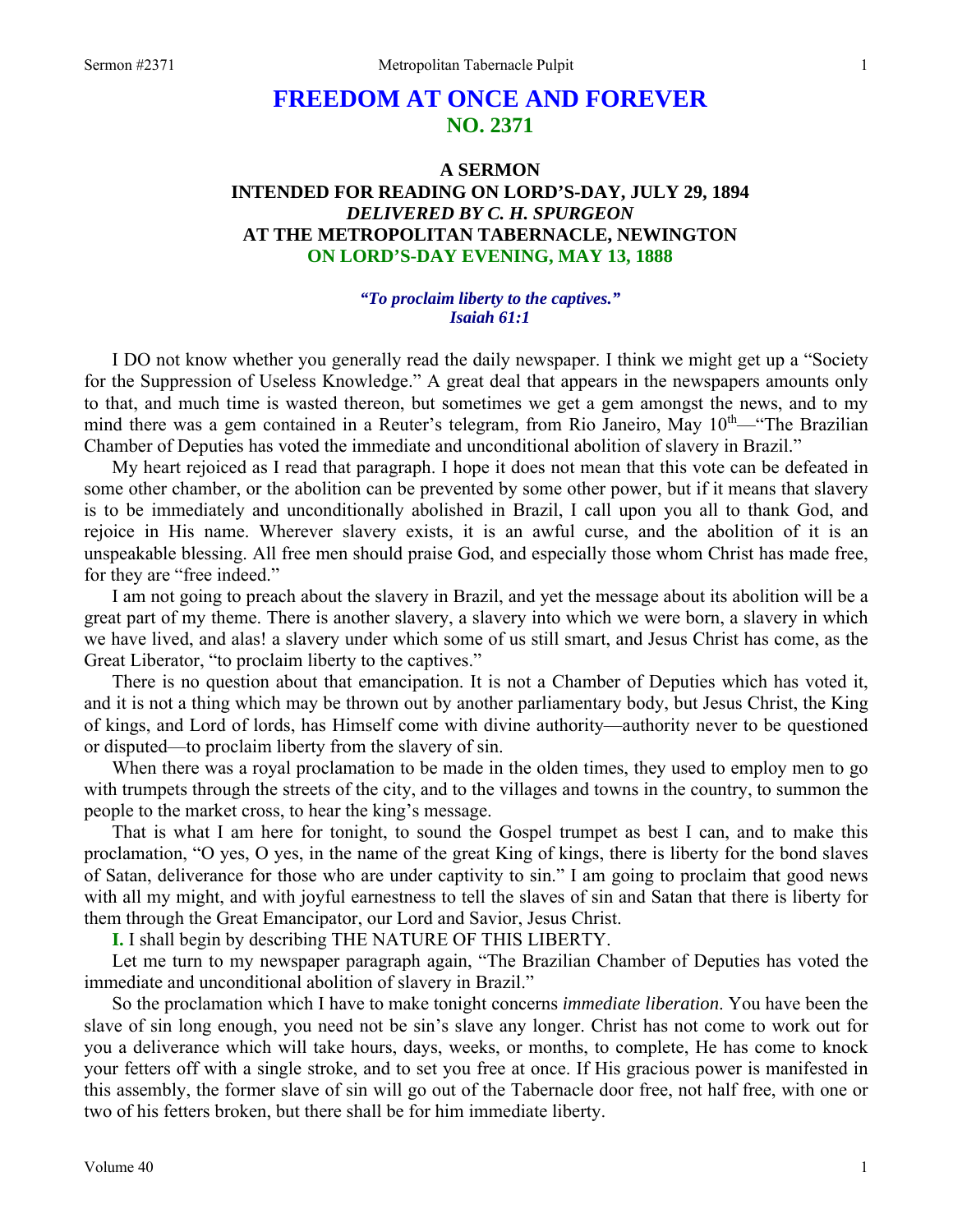It does not take any time to work in the human heart the great change which is called regeneration. There may be a great many things going before it, and coming after it, which take up much time, but to pass from death to life is the work of an instant. It must be so. If a man is dead, and he is made alive, there can be no interval between the state of death and the state of life. There must be a second in which the transition takes place. When a blind man's eyes are opened, it may be that he does not see for some time very clearly, but there is an instant in which the first beam of light enters the eye, and falls upon the retina, and in which the eye becomes conscious of the power of light.

So, in a moment, while I am speaking, the Lord can save you. In an instant, you slaves of sin and Satan, He can make you free! It is the immediate abolition of slavery that I have to proclaim to you.

I believe that in Brazil, they have been trying a system of apprenticeship. It was the Emperor's intention—and God bless that Emperor!—he thought that all slaves should be free, but he thought that a little time ought to be taken to prepare them for liberty, to educate them up to the state in which they could act as free men. So they were apprenticed, and liberation came gradually to certain of them after a period of servitude, but this act of the Deputies, if it be really carried, is for immediate abolition, and no apprenticeship.

Now, I do not want any of you to be apprenticed, as it were, and to wait awhile before you get free. I know that with regard to the slavery of drunkenness, men think that they will drink a little less, and a little less, and gradually give it up. Do not drink any at all, have done with it directly, you ought not to want to have any apprenticeship to the evil thing. So is it with the lusts of the flesh, men suppose that they can gradually subjugate their passions, and lift themselves out of that slavery. No, dear sirs, it must be done at a stroke, and it will be if it is really done. You shall be immediately and on the spot set free.

That poor creature who had left his father's house, and gone into a far country, and reduced himself to such poverty that he was feeding swine—degrading work for a Jew to perform—how did he get back to his father? He said, "I will arise, and go to my father….and he arose, and came to his father." If he had stopped, if he had reasoned with his master, if he had said, "You must set me to feed sheep, and not pigs," if he had asked for an increase of wages, he would have remained in the far country. He never gave his old master ten minutes' notice, but he ran to his father straight away.

That is the only way to be saved, to run for it, just as Lot fled out of Sodom. There must be no hesitation, no staying, but a determined resolve immediately to quit the dominions of sin, and to fly to the shelter of God's grace. O great King of kings, may it be immediate liberation to many here tonight, without any sort of apprenticeship! May they come to Christ, and at once find liberty!

There is a notion abroad that you cannot be sure that you are saved till you come to die. Is that the Gospel? Am I to proclaim liberty only to men who are about to die? I will preach no such Gospel. I come to proclaim, in my Master's name, immediate abolition, instantaneous pardon, a present change of heart, the breaking of the chain and setting the captive free at once. Do not believe that you are to go through all your life only hoping and fearing, doubting and hesitating.

That is like the old Popish doctrine, but good, true, Protestant, Bible doctrine is, "Believe on the Lord Jesus Christ, and thou shalt be saved." "He that believeth on the Son hath everlasting life." The moment he believes, you have it, he has passed from death unto life, and shall never come into condemnation. I am glad that I have to proclaim the immediate abolition of slavery to all who trust Christ. However badly I may tell it, it is such good news that any here, who feel their slavery, and long to be set free, will leap to hear the glad tidings.

But in the next place, if I look at my paper again, I find that it says, "The Brazilian Chamber of Deputies has voted the immediate and *unconditional abolition* of slavery in Brazil." I like that word, "unconditional." It demands no payment, it does not say, "You must bring so much, and then you shall be set free." No, if the slave has not a penny, if he is utterly bankrupt, he is set free by the decree of the Chamber.

So, there is no payment for Gospel liberty, but you are bidden to come, and take the free grace of God, "without money and without price." You could not bring sufficient to pay for salvation, even if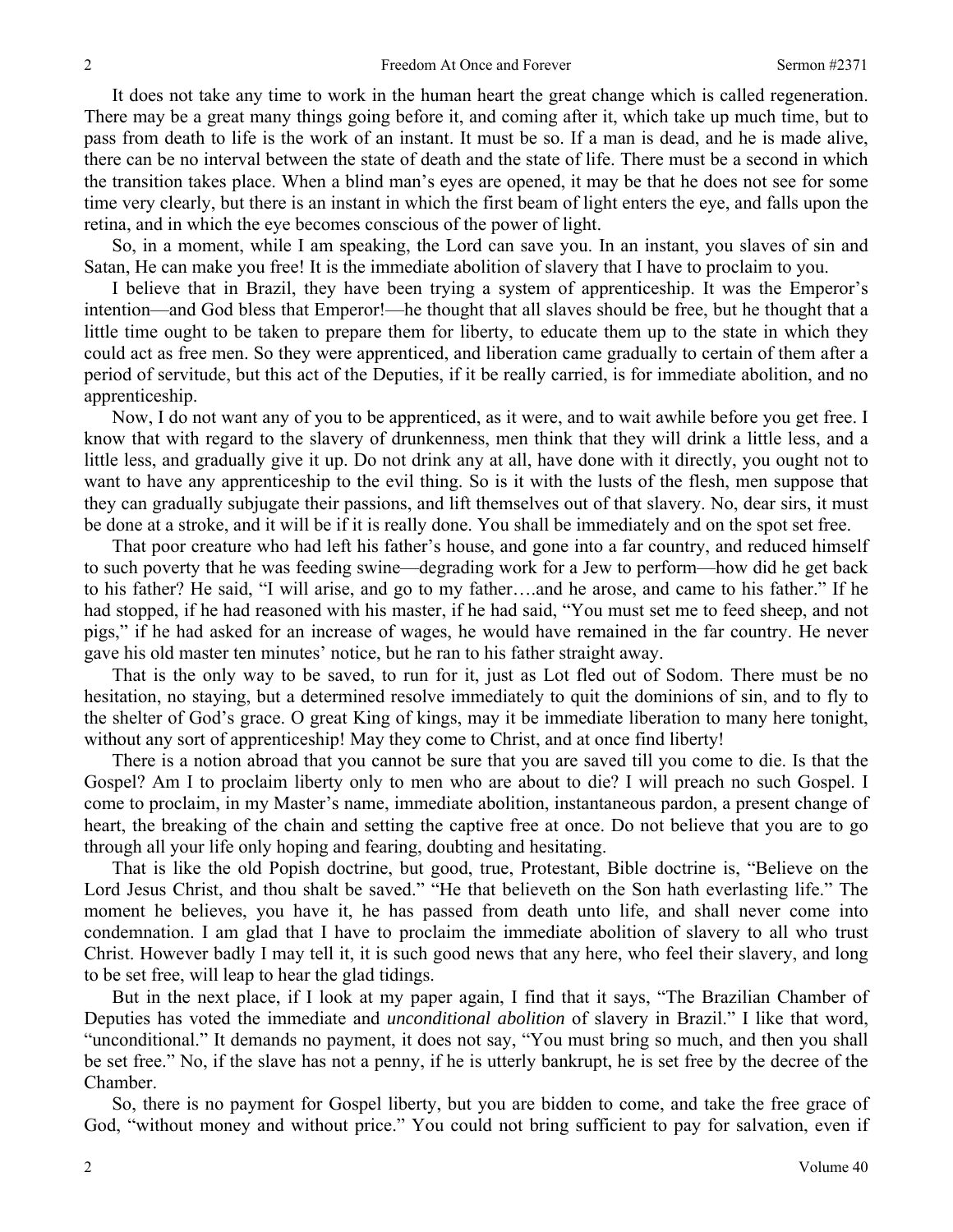God were willing to sell it. It cost the Savior His life, you cannot have any price to match with that wondrous redemption money. That which only Christ could buy, and buy with His blood, you certainly cannot purchase with any merits of your own, even if God allowed you to do so. Come then, and take this liberty, it is unconditional, that is, without payment.

Unconditional also means that it is given without any promises on the slave's part. It might have been made a condition that he should be set free provided that he did so much at certain times, or if he promised this, and promised that. But no, this liberation in Brazil is unconditional. The man is free in the largest sense of the word, there is no mortgage upon him to be paid off by and by, he is wholly, absolutely, and unconditionally free.

What a Gospel this is that we preach! It sets poor sinners free without an "if" or a "but" asking nothing of them, giving everything to them. Even the requirements of grace are the gifts of grace. If you are bidden to repent, your repentance is given to you by Him who is exalted on high to give it. Faith is asked of you, but even faith is a gift of God, and the work of the Spirit of God. Salvation is unconditionally given to those whom God has chosen, who have proven their choice by hearing the Word with faith, and accepting it unconditionally.

It took me a long time to get hold of this truth. I kept thinking that I must do something, or that I should have to suffer something, I thought that I should be driven to despair, or be made to agonize, and so forth. God knows that I had enough of that experience, but I always kept thinking that my hope lay there.

Oh, what a mercy it is to catch the meaning of this word "unconditional"! Whatever you may be or may not be, Jesus Christ comes to set poor sinners free, and when they believe on Him, they are set free without any condition. You see a horse in a meadow, sometimes, with a halter on, it is easy work to catch him. Ah, but God does not turn us out into a meadow with a halter on, he takes the halter off when He sets us at liberty, and the devil himself cannot catch us again!

The Lord takes the fetters off the one whom He makes to be His child. He does not leave him with a long chain on one of his legs, and say, "You are free, all but that." Oh no, it is unconditional emancipation! Who is there who will refuse to accept deliverance from slavery which is immediate and unconditional?

But I notice next, on my piece of paper here, that "the Chamber of Deputies voted the immediate and unconditional *abolition of slavery,"* that is to say, that there is not to be any more slavery in Brazil. Slavery actually ceases to exist there, you cannot find a slave. Not only are slaves free, but slavery itself is abolished.

Oh, is not this a wonderful fact? Sin is one great slavery, but Christ comes and pardons it, and He so pardons it that sin itself ceases to be. "In those days, and in that time, saith the LORD, the iniquity of Israel shall be sought for, and there shall be none." Part of the work of the Messiah, as revealed to Daniel, was "To make an end of sins." Well, if He makes an end of sins, there *is* an end of them, is there not?

Jesus comes to drown our sins in the depths of the sea, to blot them out as a cloud is blotted out, so that they actually and absolutely cease to exist. He has come to remove from us the penalty and the guilt of sin so entirely that there is an abolition of the slavery of sin, and this abolition is immediate and unconditional.

Then the Lord Jesus Christ also comes to abolish the power of sin. He takes away from us our slavery to our passions, our lusts, our infirmities, our constitutional temperaments. "Oh!" says one, "I am glad to hear that. Do you mean to say that the Lord Jesus Christ can set me free from the power of sin?" Yes, I do mean to say that, and He can do it immediately, do it now, while you are sitting in that seat.

If you have come in here fond of strong drink, the grace of God can make you go out hating the very sight of it. If you have come in here proud, the grace of God can make you go away broken hearted and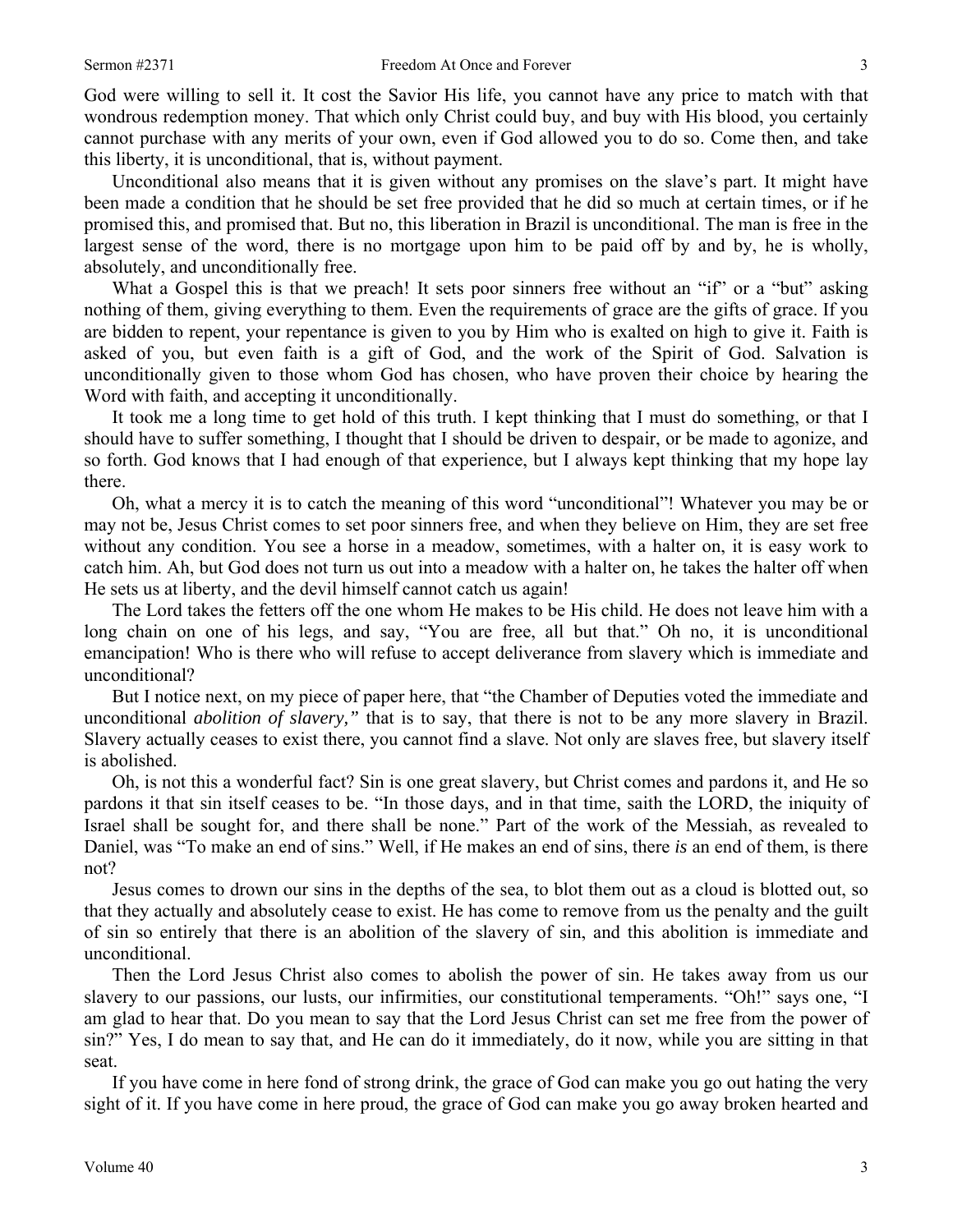humble. If you have come in here lascivious, the grace of God can take out of your soul the impurity, and make you love that which is sweet, and pure, and holy.

"Well," says one, "I do not believe in such wonderful changes." I did not say that you did, but if you had ever felt them, you would believe in them. Some of us have experienced these changes, and there are many now in heaven, who once were among the foulest of the foul, but the Lord Jesus came and set them free from the power of their corrupt natures, and they became holy people, a people who were examples to others, and that same Lord Jesus Christ can give you immediate, unconditional deliverance from the power of sin.

I will tell you another thing. There is one power that sin has over us, and that is a feeling full of dread. Conscience co-operates with it, and sometimes very properly so. But these slaves in Brazil, when they are set free, will not have to come up once a month to have their backs made bare, and to receive twenty lashes apiece. Oh, dear, no! It is unconditional abolition of slavery they are to have, and when the Lord sets His people free from the guilt and power of sin,

He delivers them from the lash of sin, takes away the spirit of bondage, and gives them the spirit of liberty. They were afraid of God before, but now they come to Him crying, "Abba, Father," entering into His presence with joy and delight. It is wonderful how soon this unholy dread, this slavish fear, is cast out of the heart. Immediate and unconditional abolition of slavery means the removal, not only of sin, but also of the guilt, the penalty, the dread, and the bondage which come of sin. We have to proclaim that emancipation tonight.

These slaves in Brazil, if they are indeed set free, will not be slaves again. The decree of the Deputies is not that they are to be set free for six years, but forever. I hope that Brazil will be like our own country in this respect. You know how Cowper sang—

> *"Slaves cannot breathe in England; If their lungs Receive our air, that moment they are free. They touch our country and their shackles fall."*

Well, so it is in the kingdom of grace, there will be no going back to slavery if Christ once sets you free. "If the Son shall make you free, ye shall be free indeed," and free forever!

The slaves in Brazil, if they are set free, will be emancipated lawfully, they will not have stolen their liberty. No, if anybody were to speak to one of these emancipated slaves and say, "You have no right to be free," he would answer, "I have, I am authorized to be free by the highest authority, the rulers of the land have made me a free man."

Oh, beloved, if we believe in the Lord Jesus Christ, we are set free from the law of sin and death by the highest possible authority! The law of God Himself has set us free. Justice demands our freedom, and mercy secures it. So, you see that it is immediate and unconditional abolition of slavery that we have to proclaim by the preaching of the Gospel.

And listen once more. This proclamation is *universal* throughout all Brazil. Some slaves are very black, but nowadays some slaves are nearly white. I have heard of a good many who were in slavery and who had not a discernible tint of black about them, and yet they were slaves. Well, there is liberty for the whitest, and for the blackest too. I do not know whether you are whites or blacks, it may be that you are very black, that you have gone very far into sin, but there is liberty even for you. It may be that you are not so very black, you are a brown sort of sinner, neither very good nor very bad, or it may be that you are nearly white. Well, well, the same Christ gives liberty to all who put their trust in Him.

Some of these slaves in Brazil are probably very young, perhaps some of them were only born a day or two ago, but they are now free. O you young children, boys and girls, young men, young women, you cannot be free too soon! You cannot obtain the liberty with which Christ makes His people free too early in your lives. A young slave is a dreadful sight, it is sad to think that while he is yet so young, he should have lost his liberty, God set you young slaves free!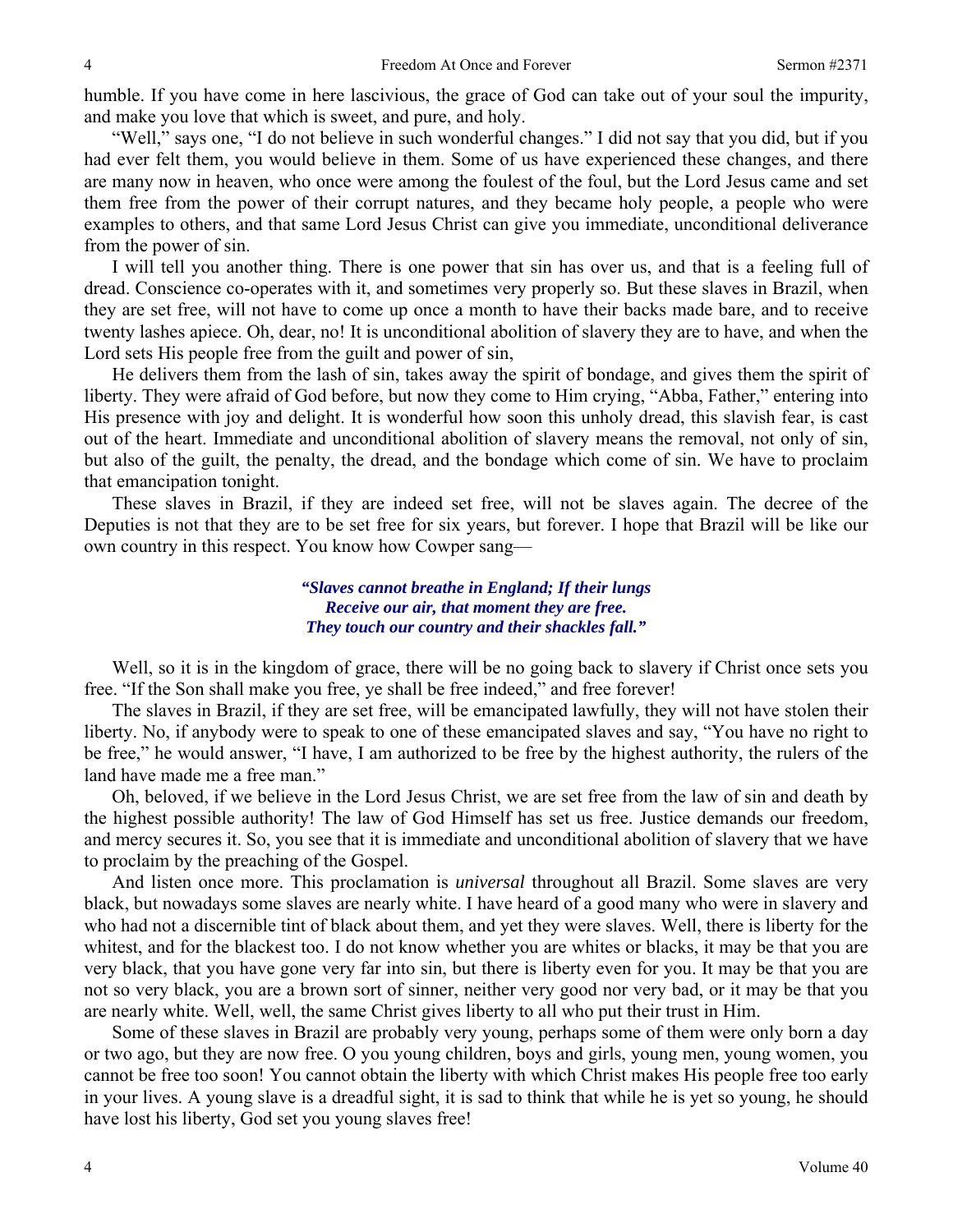But if there is a man in Brazil who is a hundred years old, and he is a slave, this proclamation makes him free. So, if you have lived a long while in sin, Jesus is able to set you free from it. He can take away your old habits. The Ethiopian cannot change his skin, nor the leopard his spots, but Christ can wash Ethiopian sinners white, and He can change leopard sinners so as to make them gentle as fawns. Do not doubt Christ's power because of your age. You are neither too young nor too old to have the liberty that He gives to all who trust Him.

Slaves in Brazil were generally born slaves, and you also were born slaves. But the Lord Jesus Christ can deliver you from the mischief wrought by Adam, and set the home born slaves at liberty from original sin. Some become slaves willingly. I do not suppose that many literally do so, but we have all of us willingly bowed our necks to the yoke of sin. This is the worst part of the slavery, that it is the slavery of our wills. We have willed to sin, and we have taken pleasure in it, but beloved, even if it be so, Christ is able to set us free.

Perhaps some men swore to their masters that they would never leave them, that they always would be with them as their slaves, but this decree of the Deputies has set them free. There may be somebody here—I hope there is not—but there may be a man here who has sold himself to the devil, there may be some woman here who has given herself up, body and soul, to work iniquity.

Even if it is so, the Lord can say, "Your covenant with death shall be disannulled, and your agreement with hell shall not stand." You never were your own, so you could not give yourself up to Satan, you are released from all your rash promises and your wicked oaths, you cannot be bound by any covenant that you have made with the devil and with sin. Come and be free, for thus saith the Lord, there is immediate, unconditional emancipation for all such as desire to be delivered from sin, and to have the liberty wherewith Christ makes His people free.

**II.** Now secondly, and very briefly, I am going to speak upon THE METHOD OF LIBERATION.

I have described the nature of the liberty, now let me tell you the method of liberation.

It is not thus in Brazil, but what I am going to speak about has to do with the kingdom of God's grace. Hearken and learn. This is the method of liberation. First, *heaven provided a ransom*. When our slaves in Jamaica were set free, it was a glorious act, and you remember that the English nation paid many millions of pounds to the owners of the slaves.

There has been a ransom paid for the sons of men, Jesus Christ bore on the tree the ransom for me, and for you also if you believe in Him. This is the basis of our liberty, that Christ has bought us with a price and set us free.

The next thing is that *sovereign grace proclaims the blood bought sinner free*. God from the throne declares that those for whom Christ has died shall live, that those whom He has bought shall be His in that day when He makes up His jewels. God, the all-glorious JEHOVAH, proclaims the blood bought sinner free, and free he is.

But next, *almighty grace secures the believing one's emancipation*. Grace comes to the soul and finds it a captive, but grace resolves that it shall be free. At first the sinner does not care for freedom, he hugs his chains like the Israelites did in Egypt, when they cried, "Let us alone, that we may serve the Egyptians." God will not have it so. He turns the heart of the Egyptians against Israel, and they oppress the Israelites, and make them hate their bondage.

Oh, it is a blessed thing when God begins to make you feel uneasy in your slavery! Some of you have got on very well under the dominion of the devil up till now, but you begin to fret a little, you do not enjoy sin as you used to do, you have been gathering in part of the wages of sin, which is death. Some receive these wages in their bodies, others receive them in their minds when they begin to feel despondency and despair creeping over them.

The prospect of death is unpleasant to you, sin begins to be a burden hard to bear. I am glad of it. The greatest, hardest work of grace is to make the slave of sin willing to be set free. Grace is doing that, and having gone so far that it has made you hate your chains and long for liberty, it will bring you out of captivity. You may be a long time before you see the outer gate of the prison, and escape from the house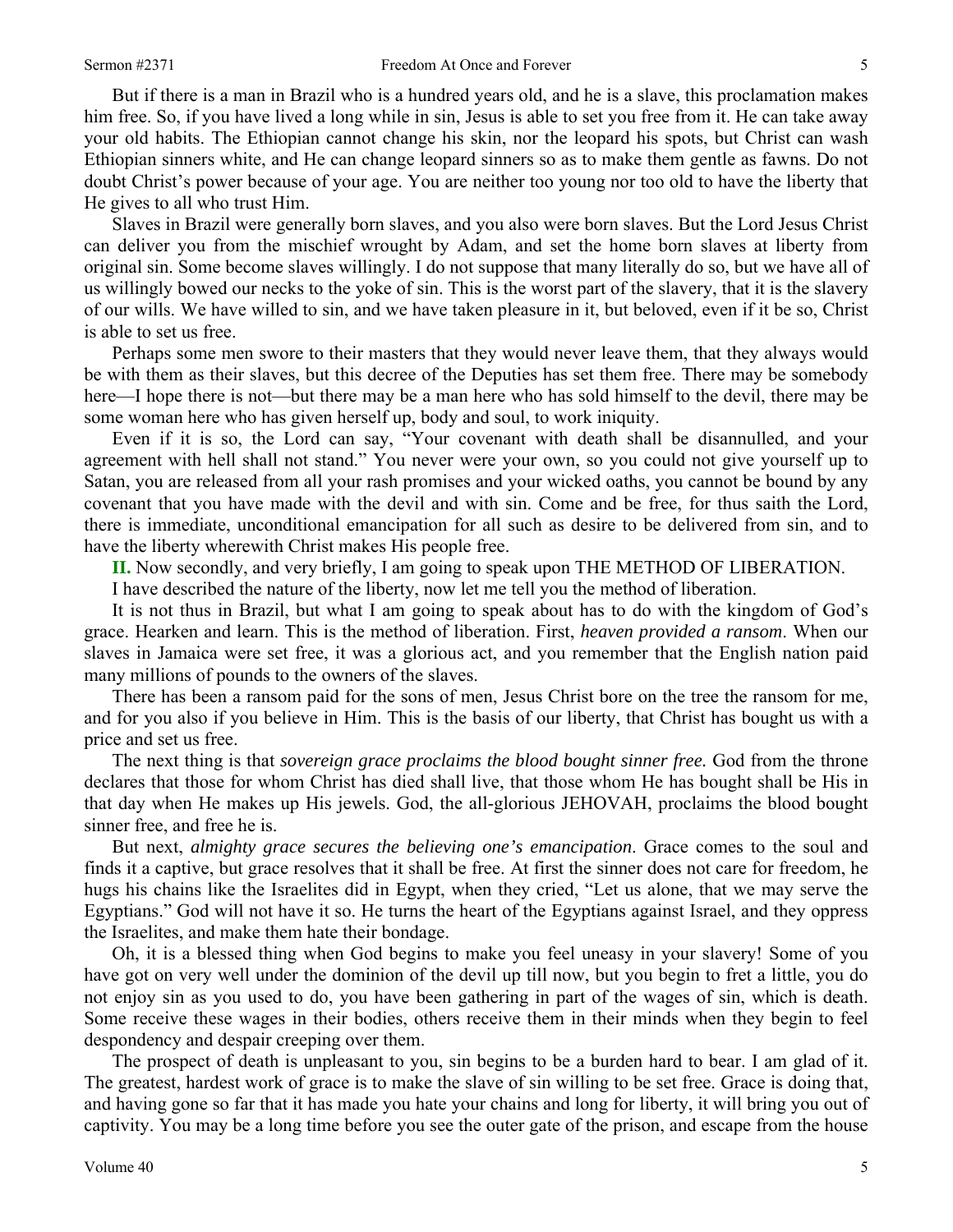of bondage, but you shall see it. If you see it tonight, I pray the living God to help you run through that open gate, and to be free tonight, *tonight,* for I cannot help desiring that my subject, the immediate abolition of slavery, may come home with saving power to some heart.

Oh, you young men, and lads of fifteen, I recollect when I came into a house of prayer—a very small one it was—and sat under the gallery with all my fetters on, but then I wanted to be free! I longed to be set at liberty, and when I heard that blessed message, "Look unto me, and be ye saved, all the ends of the earth," I did look, and I tell you it was my surprise, and it is my surprise still, that my fetters were all gone in a moment.

They seemed to be of iron, and of iron they were, but they melted as the morning frost melts in the sun, when the beams of the grace of God, in the glorified and exalted Savior, came streaming in upon my soul. I was free in a moment. It was immediate, unconditional abolition of slavery. Grace had done it, grace had done it, O Lord, let Thy grace do the same for others now!

Often, when I come in at the door, and my eye falls on this vast congregation, I feel a tremor go through me to think that I should have to speak to you all, and be in some measure accountable for your future state. Unless I preach the Gospel faithfully and with all my heart, your blood will be required at my hands. Do not wonder, therefore, that when I am weak and sick, I feel my head swim when I stand up to speak to you, and my heart is often faint within me, but I do have this joy at the back of it all, God does set many sinners free in this place.

Some people reported that I was mourning that there were no conversions. Brethren, if you were all to be converted tonight, I should mourn for the myriads outside. That is true, but I praise the Lord for the many who are converted here. When I came last Tuesday to see converts, I had one-and-twenty whom I was able to propose to the church, and it will be the same next Tuesday, I do not doubt.

God is saving souls, I am not preaching in vain, I am not despondent about that matter, liberty is given to the captives, and there will be liberty for some of them tonight. I wonder who it will be? Some of you young women over yonder I trust, some who have dropped in here tonight for the first time. Oh, may this first opportunity of your hearing the Word in this place be the time of beginning a new life, which shall never end—a life of holiness, a life of peace with God!

This then, is how sinners are liberated. Christ pays the ransom price, the Father declares them free, the grace of God secures their liberty, and further, if they are once made free, then *a righteous law protects them.* The masters in Brazil cannot get back their slaves. There is an old villain who used to flog his slave, he said that he had the right to beat his own slave as much as he liked, but when once the Negro is free, he dare not touch him. He would like to get him back again, but what would the black man do if his master tried to make him a slave again? Why, he would appeal to the law, and so will we!

If Christ has made us free, we will appeal to the law of God, we will go to the High Court of Justice, and say to the Judge of all, "Lord, Thou hast made me free, wilt Thou not preserve to me my liberty?" It is God that justifieth, who is he that condemneth? Who can make him a slave whom God declares to be free? Oh, that you might all know this liberty and enjoy it! God grant it to you, for our Lord Jesus Christ's sake!

**III.** I finish with the third point, which is this, THE PERSONS WHO OBTAIN THIS LIBERTY.

I will say only a very little upon this head, but I am hoping that many here will be able to say, "I belong to that lot, the persons who obtain this liberty."

First, *they were once slaves*. These Brazilian Deputies cannot set a man free if he is not a slave. The grace of God cannot heal a man who is not sick. God Almighty cannot make a man alive who is not dead. It is essential to us that we be in slavery, or else we cannot be liberated. Come now, what say you to this? Does anyone answer, "I was born free, and was never in bondage to any man. I am as good as my neighbors, yes, and better than most of them"? I have nothing to say to you. "They that are whole have no need of the physician, but they that are sick."

There is no Christ for you who have no sin, there is no salvation for you who never dreaded condemnation, how could there be? Has Christ come to give clothes to those who are well clad already?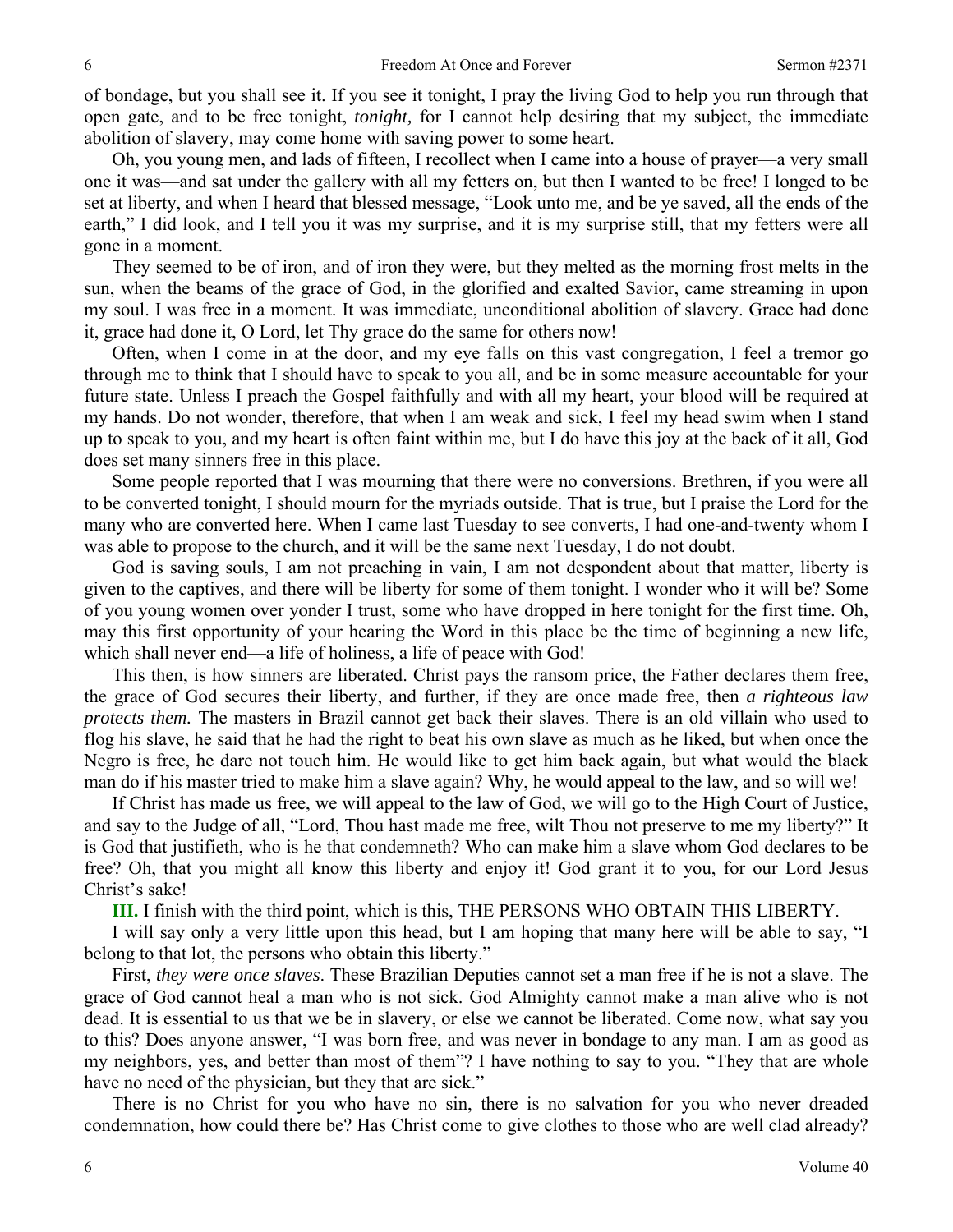Does He come to feed those who are already feasted, or to enrich those who are increased in goods, and have need of nothing? Not He, He comes to preach repentance to the sinner, and pardon to the guilty. You must be a slave, or there is no freedom for you.

And as far as my piece of paper is concerned, the slaves who are set free must be slaves in Brazil, that is, for the time being, *slaves under the reign of grace.* If they are not in Brazil, the Brazilian Deputies cannot set them free, and you must come into the kingdom of Christ if you would be emancipated.

O ye slaves, you must come under the authority of the Lord Jesus Christ, you must be willing henceforth to call Him King, to obey Him, and to abide by His laws, you must come to Him just as you are, quit your life of sin, and love Him, and love His holiness, and seek to serve Him! If you come under the dominion of the Lord Jesus Christ, then there is absolutely proclaimed to you tonight, immediate, unconditional abolition of slavery. God grant that you may obtain this priceless boon!

And once more, *this emancipation is for all who will accept it unconditionally.* Now, one would think that when the freedom is to be given unconditionally, everybody would say, "That suits me, if there are no conditions, I am sure that I do not want any, for if there were conditions, I might not be able to comply with them."

But I find that every man will have conditions. One says, "Yes, yes, I would like to be saved, but then I do not want to give up my sins." Do you not? Then you must remain a slave. "Well," says another, "I would like to give up most of my sins, but there is one which I could not give up. The fact is, I have to make my living through it, I cannot give that up." You must either remain a slave, or you must come to be unconditionally set free. "But I do not wish to be set free by grace," says a third, "I should like to do something towards my salvation." I know you would, you would like to have some of the honor of it, but it will never be written up, "Christ and Company, Saviors, Limited." It would be very "limited," I am sure, if it were so.

You must have all Christ or no Christ, Christ must save you from the A to the Z of the alphabet, or else you will never be saved at all. Will you surrender unconditionally, since God gives His grace unconditionally? Away with all terms and conditions. Come as you are, come now, come immediately, come unconditionally, and you shall be saved. The Lord grant you grace to yield to His mercy, and to yield at once!

"What shall I do?" says one. "I think I will go home and pray." Well, you may do so, if you like, but the Gospel message is, "Believe on the Lord Jesus Christ, and thou shalt be saved." Still, do pray, for God does hear prayer.

That is a wonderful story that came to us lately, you may have seen it, perhaps in the paper. There was picked up, on the shore of Western Australia, (I forget the town for the moment), an albatross, it was dead on the beach, and on the bird's neck was a card tied with a string. The man who picked up the card took it to some one in authority, for on it was written, "Thirteen of us sailors cast away on the Crozets." These are a number of rocky islands in the far south of the Indian Ocean. The ship in which these men had sailed had been wrecked, and they were left with a certain quantity of biscuit on the Crozet Islands.

I do not know how they caught the albatross, but it shows the genius of man and the love of life, for they managed to catch this great strong winged bird, and fastened the card about his neck, and he must have taken a flight of nearly two thousand miles, and have fallen down on the shore with the shipwrecked mariners' message.

The French Government dispatched a man-of-war to the Crozets, and so did the English Government. These poor fellows had not only sent tidings by the albatross, but they had also gathered a great pile of stones, and put a flag on the top to attract the attention of any who might pass that way. Nothing has been seen of them, for they did not wait long enough, they put out to sea in the two boats in which they reached the islands, and they have never been heard of since, so far as I know, but see what efforts they made! They piled the stones to attract the attention of passing sailors, and they hung the card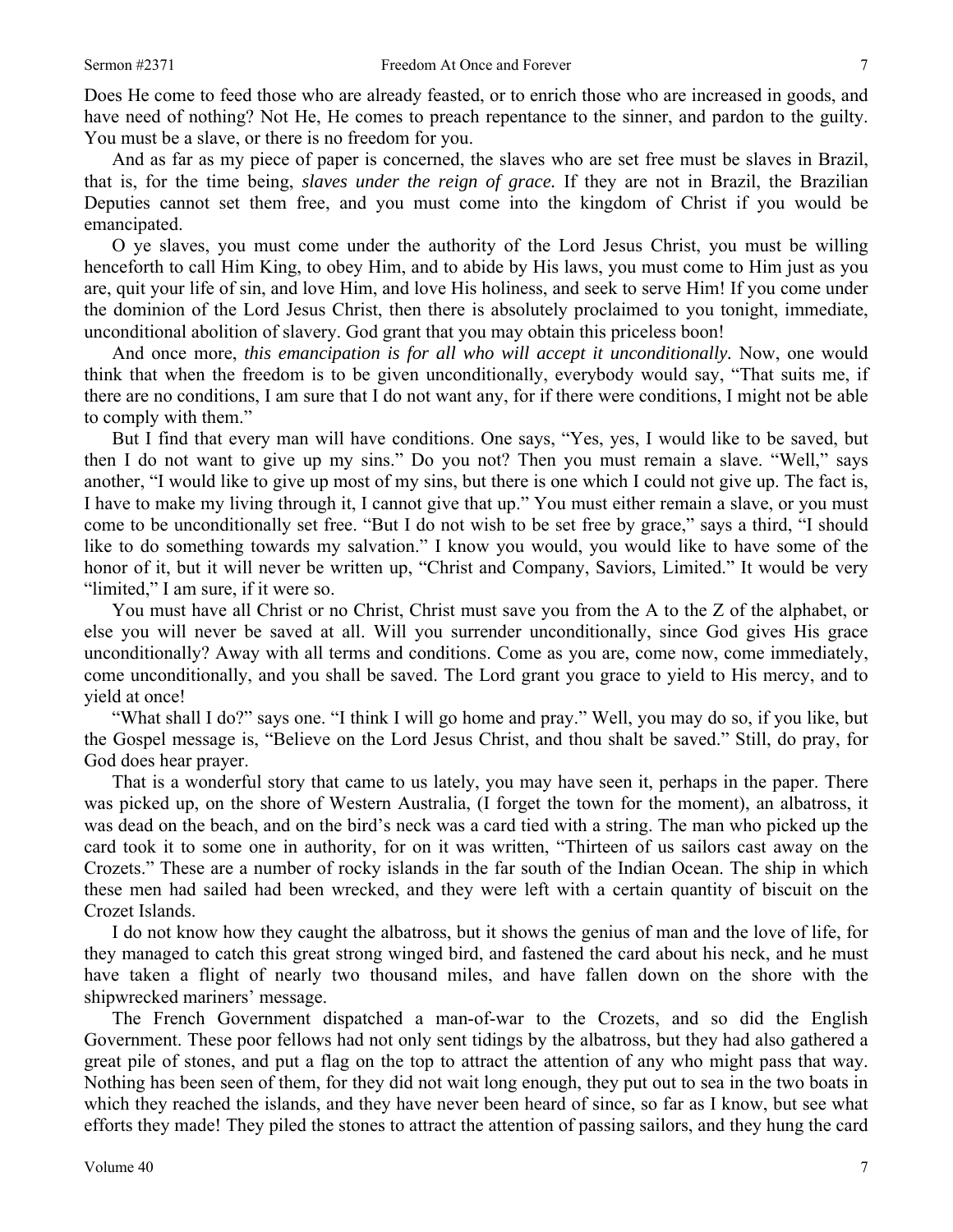about the neck of the albatross. Why, there did not seem one chance in a thousand that the bird would ever go to a shore where that message would be read, yet the men did what they could.

Now, I exhort you, if you are dying and perishing, do anything that you can that may bring you relief, send a petition up to heaven. Though it may seem as if you hung your prayer upon a poor bird's neck, send it flying, pile up the stones with the flag on the top—your groans, and cries, and tears—that you may attract attention to your desperate state.

Yet you are not after all, driven to such bare chances as these, you may pray as much as you like, but the Gospel message is, "Believe, and live." Hear the royal proclamation, and ask for nothing more. There is redemption, the ransom price is paid, the slave is free. Believe it, accept it, act upon it, go forth and prove it to be true. Oh, that some soul would do that tonight! Believe that God has provided for your emancipation, and accept the liberty Christ has purchased. Why should you quarrel with it?

I know that sinners do try to find reasons why they should not be saved. If there is a person in prison tonight, condemned to be hanged, and if I were to go to him and say, "I have every reason to know that your life will be spared," I do not believe that he would sit down and try to prove to me that it could not be so, I do not think that he would attempt to argue that he should be hanged, at any rate, I should not talk that way myself if it were my case. As far as ever my logic would carry me, I should try to argue my neck out of the hangman's noose, not into it.

O poor soul, do not argue yourself into hell, do not argue against divine mercy! As we sang just now—

## *"Take salvation; Take it now, and happy be."*

Say to yourself, and say to your God, "I believe it, I accept it, I will go my way made free by sovereign grace, and I will act as a free man should, to the praise of my great Master, and to the glory of His grace."

The Lord bless you, dear friends, for Jesus Christ's sake! Amen.

## **EXPOSITION BY C. H. SPURGEON**

### *Luke 4:14-32*

### **Verse 14.** *And Jesus returned, in the power of the Spirit into Galilee:*

Ah, dear brethren, if our Lord Jesus needed "the power of the Spirit," how much more do you and I need it! We have no power of our own, but He was the Son of God. He was a divine teacher, and yet when He went to His work, it was "in the power of the Spirit." Tarry, brothers, till you have that power, it is of no use for you to go without it.

**14-15.** *And there went out a fame of him through all the region round about. And he taught in their synagogues, being glorified of all.* 

There was a wondrous power about His teaching, "Never man spake like this man." Perhaps His hearers did not understand what the power was, but they glorified the new Teacher who had come into their midst.

**16.** *And he came to Nazareth, where he had been brought up:* 

It is always a difficult thing for a young man to begin preaching in his own native town. A prophet is not without honor save in his own country, yet Jesus "came to Nazareth, where he had been brought up."

**16.** *And, as his custom was, he went into the synagogue on the sabbath day, and stood up to read.* 

It was the custom to read parts of Holy Writ in the synagogue, and then to say a few words by way of exposition, and this the Savior did.

**17.** *And there was delivered unto him the book of the prophet Esaias. And when he had opened the book,—*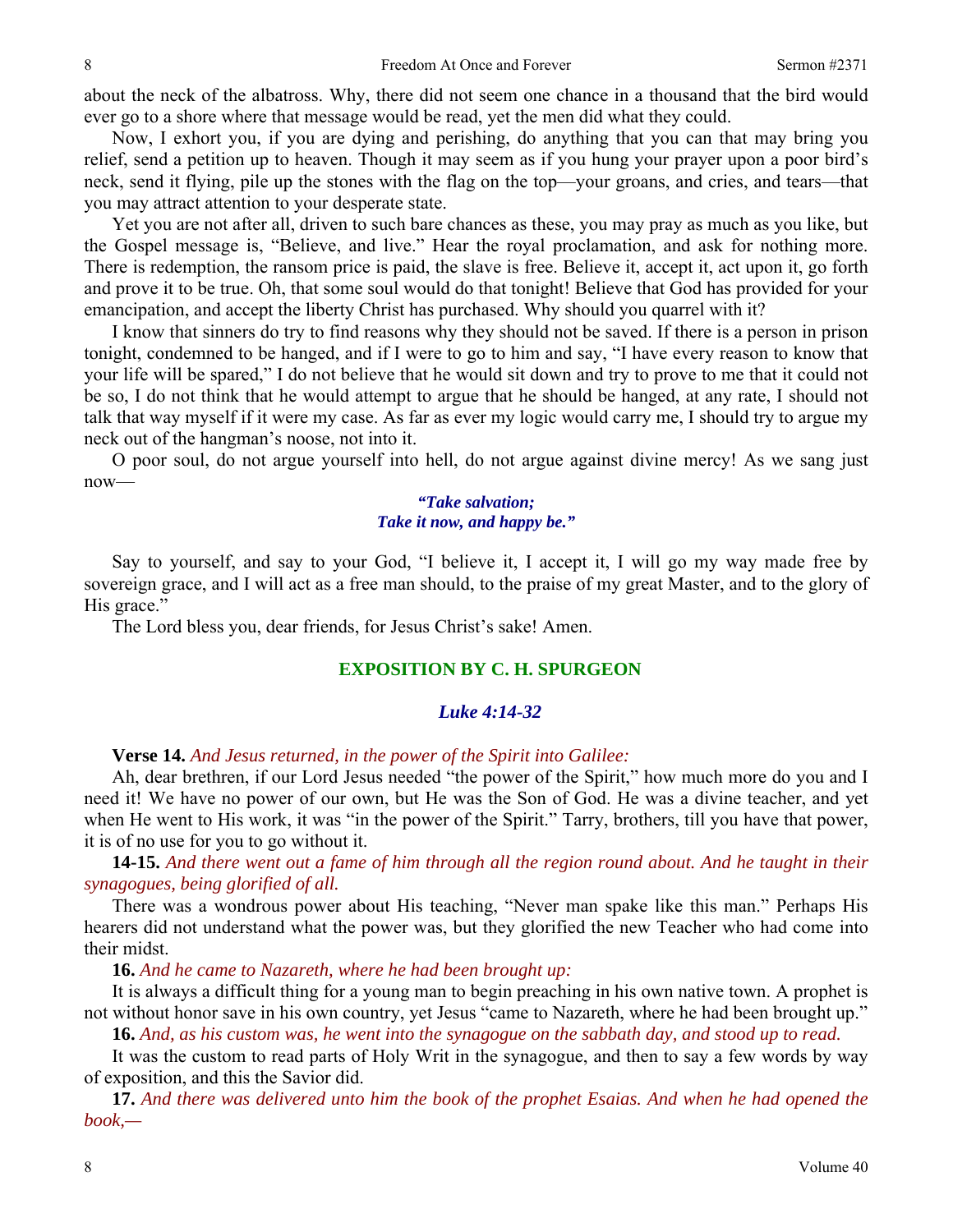That is, unrolled the parchment containing Isaiah's prophecy—

**17.** *He found the place where it was written.* 

You will find the passage in the sixty-first chapter of Isaiah.

**18-19.** *The Spirit of the Lord is upon me, because he hath anointed me to preach the gospel to the poor; he hath sent me to heal the brokenhearted, to preach deliverance to the captives, and recovering of sight to the blind, to set at liberty them that are bruise, to preach the acceptable year of the Lord.* 

There He stopped, it was all of the passage that then seemed suitable.

**20.** *And he closed the book, and he gave it again to the minister, and sat down.* 

In those days, the preacher sat down, and those who listened stood up, I daresay that practice tended to keep the hearers awake, and it was all the easier for the speaker. Well might the Savior sit down, weighted as He was with a burden of holy instruction that He was about to impart to the people, or perhaps, sitting down as if Himself at rest, He appeared the more ready to give rest to them.

**20.** *And the eyes of all them that were in the synagogue were fastened on him.* 

The young Nazarene, who had quitted them for a while, and had come home again, was the center of His fellow townsmen's attention.

**21.** *And he began to say unto them, This day is this scripture fulfilled in your ears.* 

He thus declared that He was the anointed Messiah.

**22.** *And all bare him witness, and wondered at the gracious words which proceeded out of his mouth.* 

They did not at first cavil at or deny what Jesus said, His doctrine was pleasing and comforting, and they were ready to accept it.

**22.** *And they said, Is not this Joseph's son?* 

Now they began to question, "Is not this the son of the carpenter?"

**23.** *And he said unto them, Ye will surely say unto me the proverb, Physician, heal thyself: whatsoever we have heard done in Capernaum, do also here in thy country.* 

"You have been doing great things over yonder at Capernaum, do the same at Nazareth. You should not leave Your own native town without working miracles here." Now there was an opportunity for Jesus to ingratiate Himself with the people, and win their good word. If He would only perform miracles among them, He would be highly exalted in their esteem.

**24-25.** *And he said, Verily I say unto you, No prophet is accepted in his own country. But I tell you of a truth, many widows were in Israel in the days of Elias, when the heaven was shut up three years and six months, when great famine was throughout all the land.* 

Many husbands died, and many widows in Israel were left desolate in those terrible days of trial.

**26.** *But unto none of them was Elias sent, save unto Sarepta, a city of Sidon, unto a woman that was a widow.* 

This was as much as to say, "It is not because I lived here that I shall work miracles in this place. There were many widows round about Elijah, but he was not sent to one of them, he was sent to a widow in Sarepta, a city of Sidon, a heathen woman in another country." Mark the sovereignty of God, He bestows His mercy where He wills, according to His declaration to Moses, "I will be gracious to whom I will be gracious, and will shew mercy on whom I will shew mercy." We dare not ask God why He does this, "for he giveth not account of any of his matters." He acts wisely, but He acts according to the good pleasure of His own will.

**27.** *And many lepers were in Israel in the time of Eliseus the prophet; and none of them was cleansed, saving Naaman the Syrian.* 

He too, was a heathen from a distant country. Healing came unto him, but to none of the lepers of Israel. God will do as He pleases with His own mercy and grace. The question that He asks is, "Is it not lawful for me to do what I will with my own? "This doctrine of divine sovereignty was not according to the taste of these people, they did not like it, and some of you, I fear, do not like it. They grew very